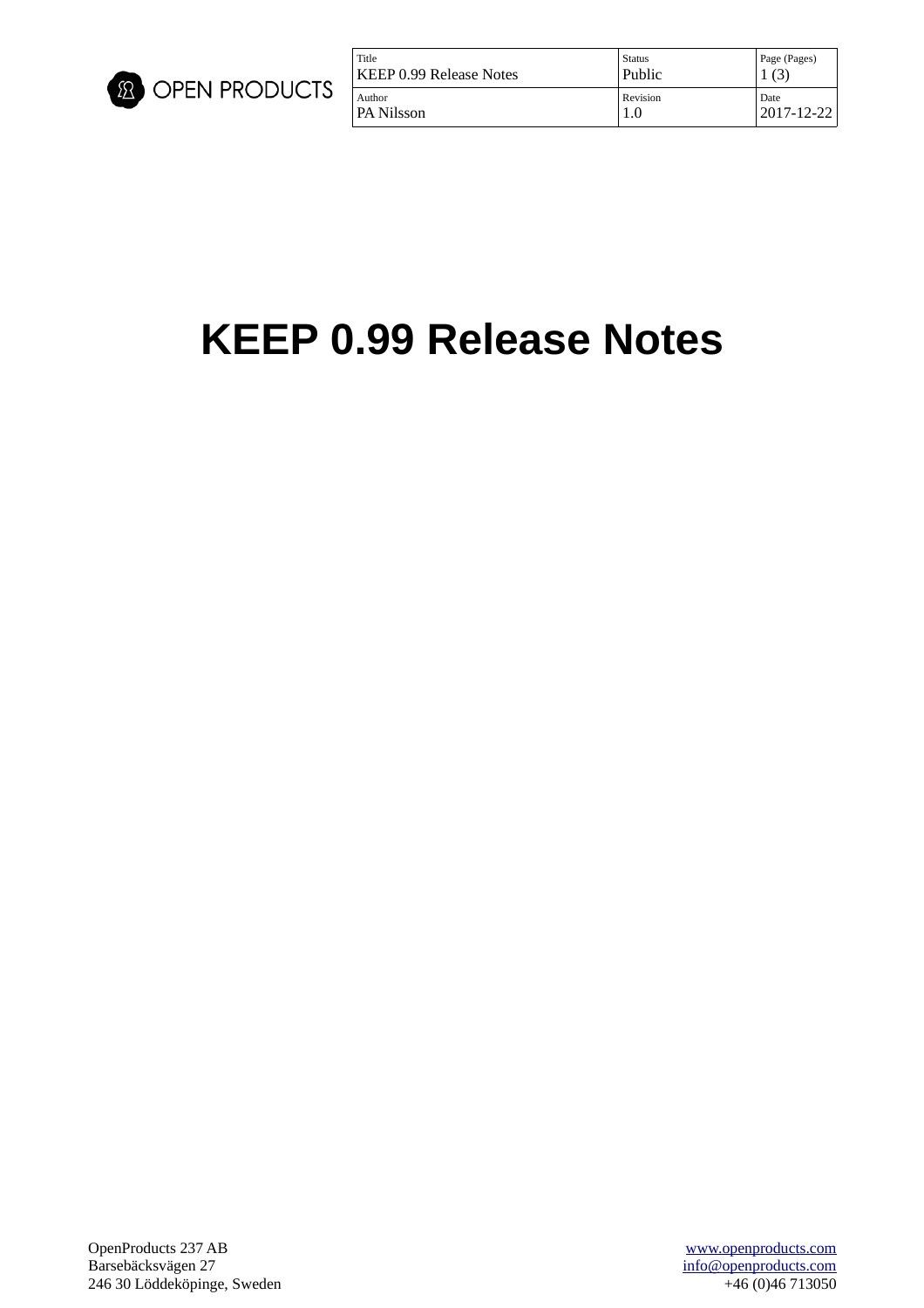

| Title                   | Status   | Page (Pages) |
|-------------------------|----------|--------------|
| KEEP 0.99 Release Notes | Public   | (3)          |
| Author                  | Revision | Date         |
| <b>PA Nilsson</b>       | 1.0      | 2017-12-22   |

## **Table of Contents**